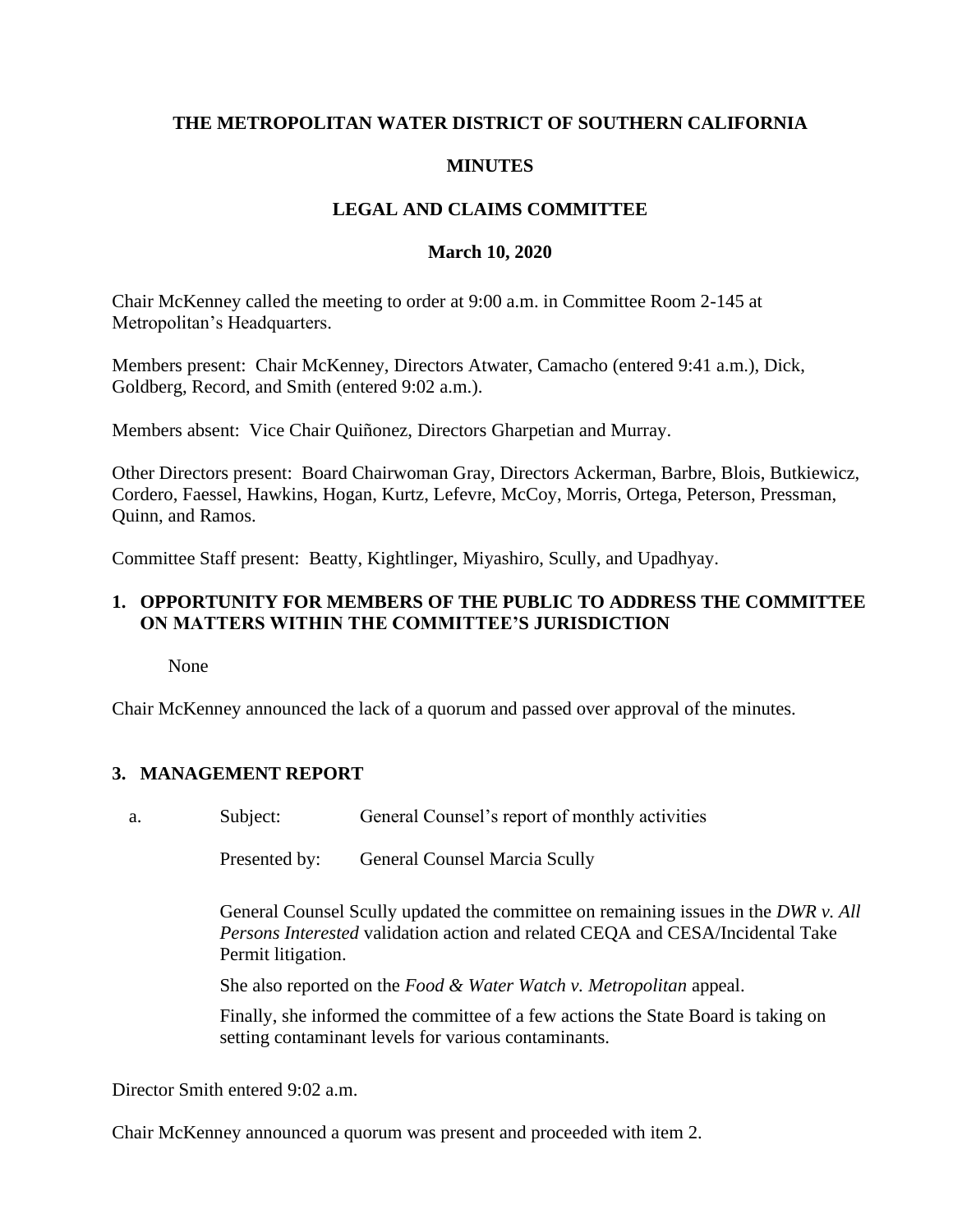## **2. APPROVAL OF THE MINUTES OF THE LEGAL AND CLAIMS COMMITTEE MEETING HELD FEBRUARY 11, 2020**

| Motion:      | Carried                                                        |                           |
|--------------|----------------------------------------------------------------|---------------------------|
| Moved:       | Director Atwater                                               | Seconded: Director Record |
| Ayes:        | Directors Atwater, Dick, Goldberg, McKenney, Record, and Smith |                           |
| Noes:        | None                                                           |                           |
| Abstentions: | None                                                           |                           |
| Absent:      | Directors Camacho, Gharpetian, Murray, and Quiñonez            |                           |
|              |                                                                |                           |

The motion passed by a vote of 6 ayes, 0 no, 0 abstain, and 4 absent.

## **4. CONSENT CALENDAR ITEMS – ACTION**

None

## **5. OTHER BOARD ITEMS – ACTION**

| $8 - 4$      | Subject:      |                                                                | otherwise not subject to CEQA                                                                                                                                    | Authorize an increase of \$100,000, to an amount not to exceed<br>\$300,000, for a contract for legal services with Hanson Bridgett<br>LLP to provide legal advice on deferred compensation plans, other<br>employee benefits, taxes, and CalPERS matters; the General<br>Manager has determined that the proposed action is exempt or |
|--------------|---------------|----------------------------------------------------------------|------------------------------------------------------------------------------------------------------------------------------------------------------------------|----------------------------------------------------------------------------------------------------------------------------------------------------------------------------------------------------------------------------------------------------------------------------------------------------------------------------------------|
|              | Presented by: |                                                                | No presentation was given                                                                                                                                        |                                                                                                                                                                                                                                                                                                                                        |
|              | Motion:       |                                                                | Authorize the General Counsel to increase the amount payable<br>under its contract with Hanson Bridgett LLP by \$100,000 to an<br>amount not-to-exceed \$300,000 |                                                                                                                                                                                                                                                                                                                                        |
| Moved:       |               | Director Record                                                |                                                                                                                                                                  | Seconded: Director Dick                                                                                                                                                                                                                                                                                                                |
| Ayes:        |               | Directors Atwater, Dick, Goldberg, McKenney, Record, and Smith |                                                                                                                                                                  |                                                                                                                                                                                                                                                                                                                                        |
| Noes:        |               | None                                                           |                                                                                                                                                                  |                                                                                                                                                                                                                                                                                                                                        |
| Abstentions: |               | None                                                           |                                                                                                                                                                  |                                                                                                                                                                                                                                                                                                                                        |
| Absent:      |               |                                                                | Directors Camacho, Gharpetian, Murray, and Quiñonez                                                                                                              |                                                                                                                                                                                                                                                                                                                                        |
|              |               |                                                                | The motion passed by a vote of 6 ayes, 0 noes, 0 abstain, and 4 absent.                                                                                          |                                                                                                                                                                                                                                                                                                                                        |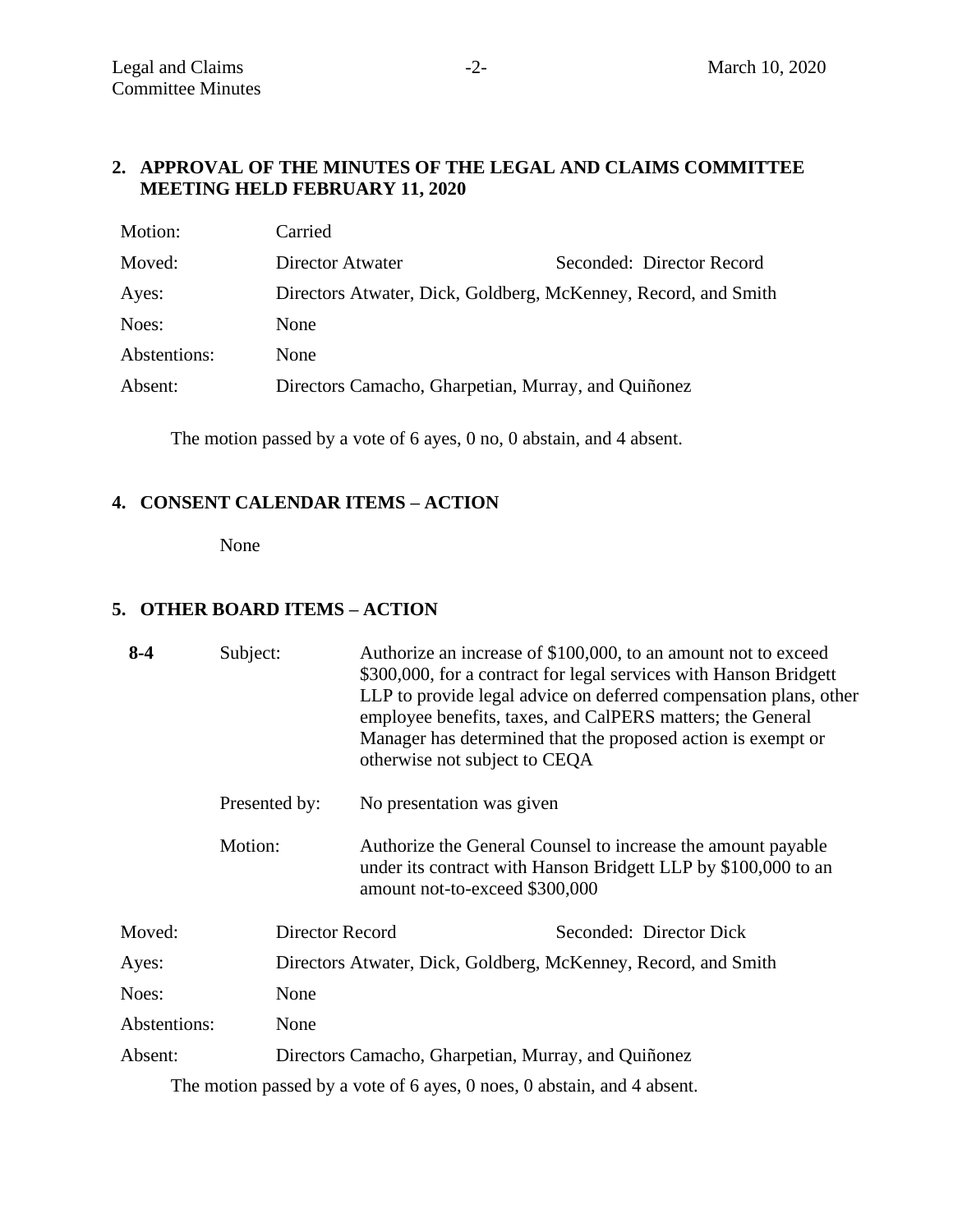| $8 - 5$      | Subject:        |                                                                | Authorize increase of \$50,000, to an amount not-to-exceed<br>\$350,000, for existing General Counsel contract with Olson<br>Remcho LLP to review and make recommendations to modify the<br>Ethics Office policies, procedures, guidelines and applicable<br>provisions of Metropolitan's Administrative Code; the General<br>Manager has determined that the proposed action is exempt or<br>otherwise not subject to CEQA |
|--------------|-----------------|----------------------------------------------------------------|-----------------------------------------------------------------------------------------------------------------------------------------------------------------------------------------------------------------------------------------------------------------------------------------------------------------------------------------------------------------------------------------------------------------------------|
|              | Presented by:   |                                                                | <b>General Counsel Marcia Scully</b>                                                                                                                                                                                                                                                                                                                                                                                        |
|              | Motion:         |                                                                | Authorize the General Counsel to increase the amount payable<br>under its agreement with Olson Remcho LLP by \$50,000 to a<br>maximum not-to-exceed \$350,000                                                                                                                                                                                                                                                               |
| Moved:       |                 | Director McKenney                                              | Seconded: Director Atwater                                                                                                                                                                                                                                                                                                                                                                                                  |
| Ayes:        |                 | Directors Atwater, Dick, Goldberg, McKenney, Record, and Smith |                                                                                                                                                                                                                                                                                                                                                                                                                             |
| Noes:        | None            |                                                                |                                                                                                                                                                                                                                                                                                                                                                                                                             |
| Abstentions: | None            |                                                                |                                                                                                                                                                                                                                                                                                                                                                                                                             |
| Absent:      |                 |                                                                | Directors Camacho, Gharpetian, Murray, and Quiñonez                                                                                                                                                                                                                                                                                                                                                                         |
|              |                 |                                                                | The motion passed by a vote of 6 ayes, 0 noes, 0 abstain, and 4 absent.                                                                                                                                                                                                                                                                                                                                                     |
| $8 - 6$      | Subject:        |                                                                | Approve amendments to the Metropolitan Water District<br>Administrative Code to conform its public contracting provisions to<br>current law and practices; the General Manager has determined that<br>this action is exempt from or otherwise not subject to CEQA                                                                                                                                                           |
|              | Presented by:   | No presentation was given.                                     |                                                                                                                                                                                                                                                                                                                                                                                                                             |
|              | Motion:         | by this letter                                                 | Adopt the CEQA determination that the proposed action is not<br>defined as a project under CEQA and approve amendments to the<br>Code set forth in Attachment 2 to reflect the changes recommended                                                                                                                                                                                                                          |
| Moved:       | Director Record |                                                                | Seconded: Director Smith                                                                                                                                                                                                                                                                                                                                                                                                    |
| Ayes:        |                 | Directors Atwater, Dick, Goldberg, McKenney, Record, and Smith |                                                                                                                                                                                                                                                                                                                                                                                                                             |
| Noes:        | None            |                                                                |                                                                                                                                                                                                                                                                                                                                                                                                                             |
| Abstentions: | None            |                                                                |                                                                                                                                                                                                                                                                                                                                                                                                                             |
| Absent:      |                 |                                                                | Directors Camacho, Gharpetian, Murray, and Quiñonez                                                                                                                                                                                                                                                                                                                                                                         |
|              |                 |                                                                | The motion passed by a vote of 6 ayes, 0 noes, 0 abstain, and 4 absent.                                                                                                                                                                                                                                                                                                                                                     |

The following Directors provided comments or asked questions:

1. Director Smith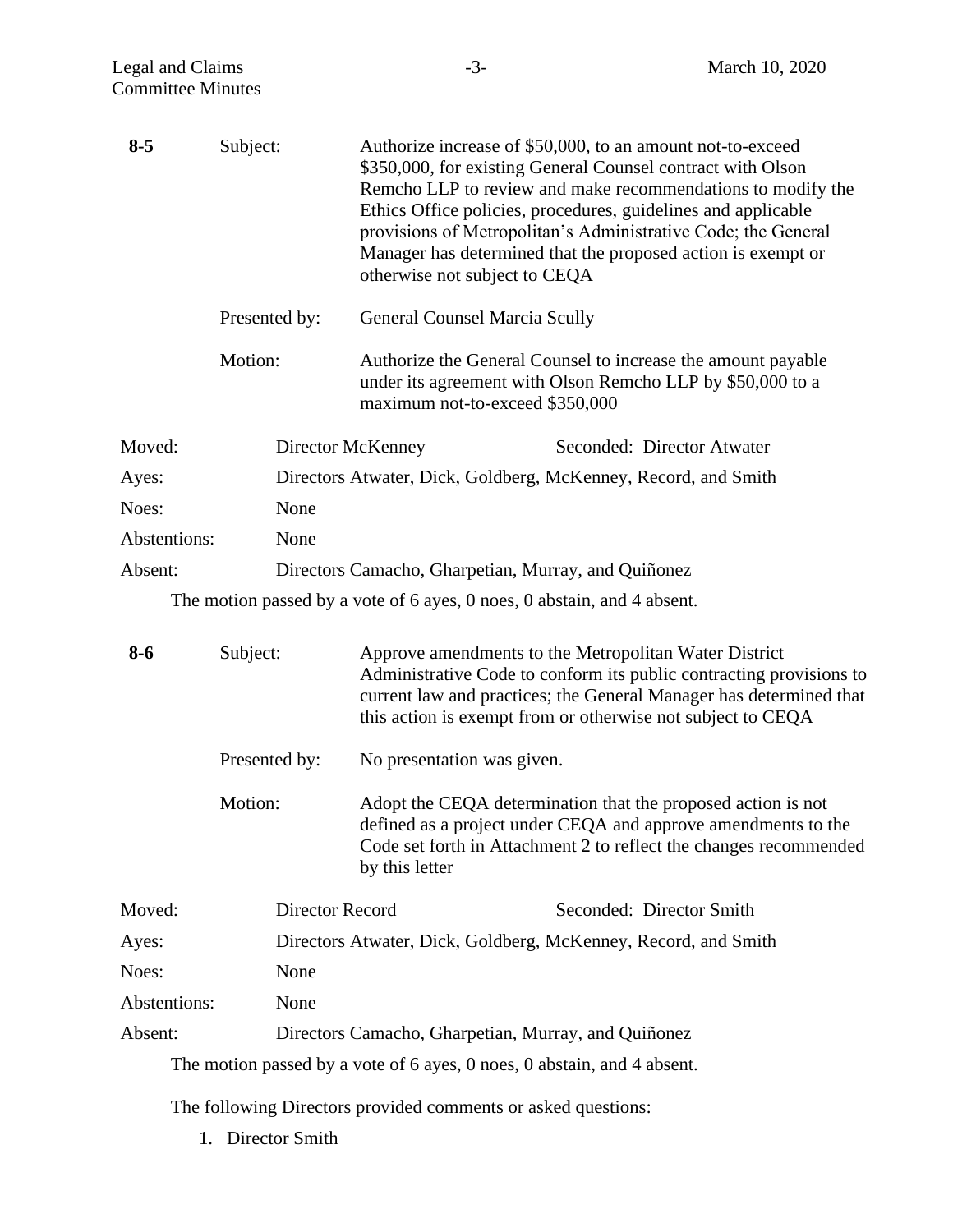Director Camacho entered at 9:41 a.m.

| $8 - 7$      | Subject:      |                                                                            | Report on existing litigation OHL USA, Inc. v. The Metropolitan<br>Water District of Southern California, Los Angeles Superior Court<br>Case No. 19STCV27689; and authorize increase of maximum<br>amount payable under contract with (1) Theodora Oringher PC for<br>legal services by \$600,000 to an amount not to exceed \$700,000;<br>and (2) Pacific Consultants Construction, Inc. for consulting<br>services by \$50,000 to an amount not to exceed \$150,000 (Approp.<br>154170); the General Manager has determined that the proposed<br>action is exempt or otherwise not subject to CEQA. [Conference]<br>with legal counsel-existing litigation; to be heard in closed session<br>pursuant to Gov. Code Section $54956.9(d)(1)$ ] |
|--------------|---------------|----------------------------------------------------------------------------|------------------------------------------------------------------------------------------------------------------------------------------------------------------------------------------------------------------------------------------------------------------------------------------------------------------------------------------------------------------------------------------------------------------------------------------------------------------------------------------------------------------------------------------------------------------------------------------------------------------------------------------------------------------------------------------------------------------------------------------------|
|              | Presented by: |                                                                            | <b>Senior Deputy General Counsel Mark Parsons</b>                                                                                                                                                                                                                                                                                                                                                                                                                                                                                                                                                                                                                                                                                              |
|              |               |                                                                            | In closed session, Senior Deputy General Counsel Mark Parsons<br>gave a report on this item. In open session, the committee voted.                                                                                                                                                                                                                                                                                                                                                                                                                                                                                                                                                                                                             |
|              | Motion:       |                                                                            | Award and authorize the General Counsel to increase the amount<br>payable by amendment of the contracts with (1) Theodora Oringher<br>PC for legal services by \$600,000 for an amount not to exceed<br>\$700,000, and (2) Pacific Consultants Construction, Inc. for<br>consulting services by \$50,000 for an amount not to exceed<br>\$150,000.                                                                                                                                                                                                                                                                                                                                                                                             |
| Moved:       |               | <b>Director Atwater</b><br>Seconded: Director Dick                         |                                                                                                                                                                                                                                                                                                                                                                                                                                                                                                                                                                                                                                                                                                                                                |
| Ayes:        |               | Directors Atwater, Camacho, Dick, Goldberg, McKenney, Record, and<br>Smith |                                                                                                                                                                                                                                                                                                                                                                                                                                                                                                                                                                                                                                                                                                                                                |
| Noes:        |               | None                                                                       |                                                                                                                                                                                                                                                                                                                                                                                                                                                                                                                                                                                                                                                                                                                                                |
| Abstentions: |               | None                                                                       |                                                                                                                                                                                                                                                                                                                                                                                                                                                                                                                                                                                                                                                                                                                                                |
| Absent:      |               |                                                                            | Directors Gharpetian, Murray, and Quiñonez                                                                                                                                                                                                                                                                                                                                                                                                                                                                                                                                                                                                                                                                                                     |

The motion passed by a vote of 7 ayes, 0 noes, 0 abstain, and 3 absent.

# **6. BOARD INFORMATION ITEMS**

None